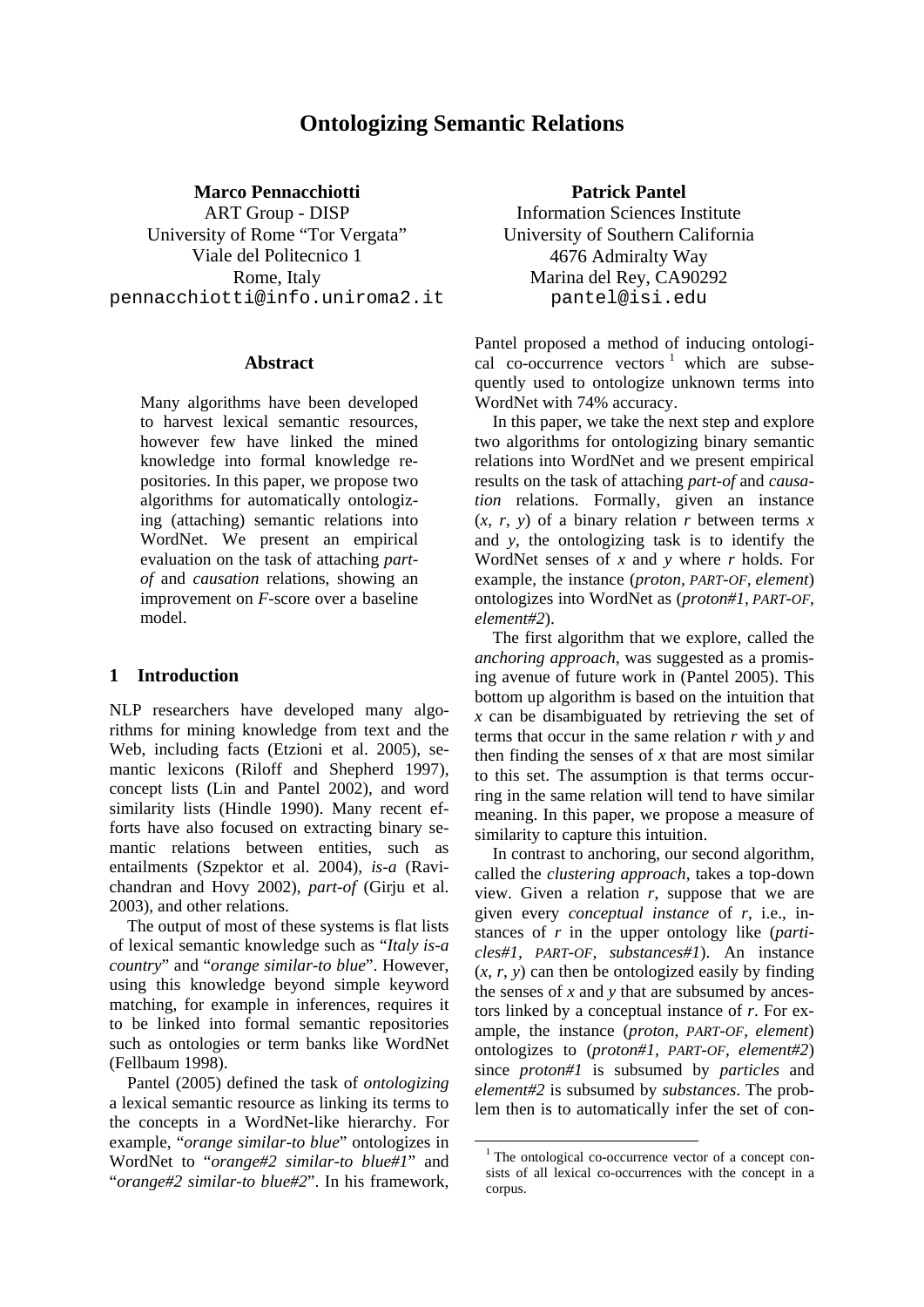ceptual instances. In this paper, we develop a clustering algorithm for generalizing a set of relation instances to conceptual instances by looking up the WordNet hypernymy hierarchy for common ancestors, as specific as possible, that subsume as many instances as possible. An instance is then attached to its senses that are subsumed by the highest scoring conceptual instances.

# **2 Relevant Work**

Several researchers have worked on ontologizing semantic resources. Most recently, Pantel (2005) developed a method to propagate lexical cooccurrence vectors to WordNet synsets, forming ontological co-occurrence vectors. Adopting an extension of the distributional hypothesis (Harris 1985), the co-occurrence vectors are used to compute the similarity between synset/synset and between lexical term/synset. An unknown term is then attached to the WordNet synset whose cooccurrence vector is most similar to the term's co-occurrence vector. Though the author suggests a method for attaching more complex lexical structures like binary semantic relations, the paper focused only on attaching terms.

Basili (2000) proposed an unsupervised method to infer semantic classes (WordNet synsets) for terms in domain-specific verb relations. These relations, such as (*x*, *EXPAND*, *y*) are first automatically learnt from a corpus. The semantic classes of *x* and *y* are then inferred using *conceptual density* (Agirre and Rigau 1996), a Word-Net-based measure applied to all instantiation of *x* and *y* in the corpus. Semantic classes represent possible common generalizations of the verb arguments. At the end of the process, a set of syntactic-semantic patterns are available for each verb, such as:

```
(social_group#1, expand, act#2) 
(instrumentality#2, expand, act#2)
```
The method is successful on specific relations with few instances (such as domain verb relations) while its value on generic and frequent relations, such as *part-of*, was untested.

Girju et al. (2003) presented a highly supervised machine learning algorithm to infer semantic constraints on *part-of* relations, such as (*object#1, PART-OF, social\_event#1*). These constraints are then used as selectional restrictions in harvesting *part-of* instances from ambiguous lexical patterns, like "*X of Y*". The approach shows high performance in terms of precision and recall, but, as the authors acknowledge, it requires large human effort during the training phase.

Others have also made significant additions to WordNet. For example, in eXtended WordNet (Harabagiu et al. 1999), the glosses in WordNet are enriched by disambiguating the nouns, verbs, adverbs, and adjectives with synsets. Another work has enriched WordNet synsets with topically related words extracted from the Web (Agirre et al. 2001). Finally, the general task of word sense disambiguation (Gale et al. 1991) is relevant since there the task is to ontologize each term in a passage into a WordNet-like sense inventory. If we had a large collection of sensetagged text, then our mining algorithms could directly discover WordNet attachment points at harvest time. However, since there is little high precision sense-tagged corpora, methods are required to ontologize semantic resources without fully disambiguating text.

# **3 Ontologizing Semantic Relations**

Given an instance  $(x, r, y)$  of a binary relation  $r$ between terms  $x$  and  $y$ , the ontologizing task is to identify the senses of *x* and *y* where *r* holds. In this paper, we focus on WordNet 2.0 senses, though any similar term bank would apply.

Let  $S_x$  and  $S_y$  be the sets of all WordNet senses of *x* and *y*. A *sense pair*,  $s_{xy}$ , is defined as any pair of senses of *x* and *y*:  $s_{xy} = \{s_x, s_y\}$  where  $s_x \in S_x$ and  $s_y \in S_y$ . The set of all sense pairs  $S_{xy}$  consists of all permutations between senses in  $S_x$  and  $S_y$ .

In order to attach a relation instance  $(x, r, y)$ into WordNet, one must:

- *Disambiguate x* and *y*, that is, find the subsets  $S'_x \subseteq S_x$  and  $S'_y \subseteq S_y$  for which the relation *r* holds; and
- *Instantiate* the relation in WordNet, using the synsets corresponding to all correct permutations between the senses in  $S'_x$  and  $S'_y$ . We denote this set of *attachment points* as *S*'*xy*.

If  $S_x$  or  $S_y$  is empty, no attachments are produced.

For example, the instance (*study, PART-OF, report*) is ontologized into WordNet through the senses *S*'*x*={*survey#1*, *study#2*} and *S'y*={*report#1*}. The final attachment points *S*'*xy* are:

#### (*survey#1, PART-OF, report#1*) (*study#1, PART-OF, report#1*)

Unlike common algorithms for word sense disambiguation, here it is important to take into consideration the semantic dependency between the two terms *x* and *y*. For example, an entity that is *part-of* a study has to be some kind of informa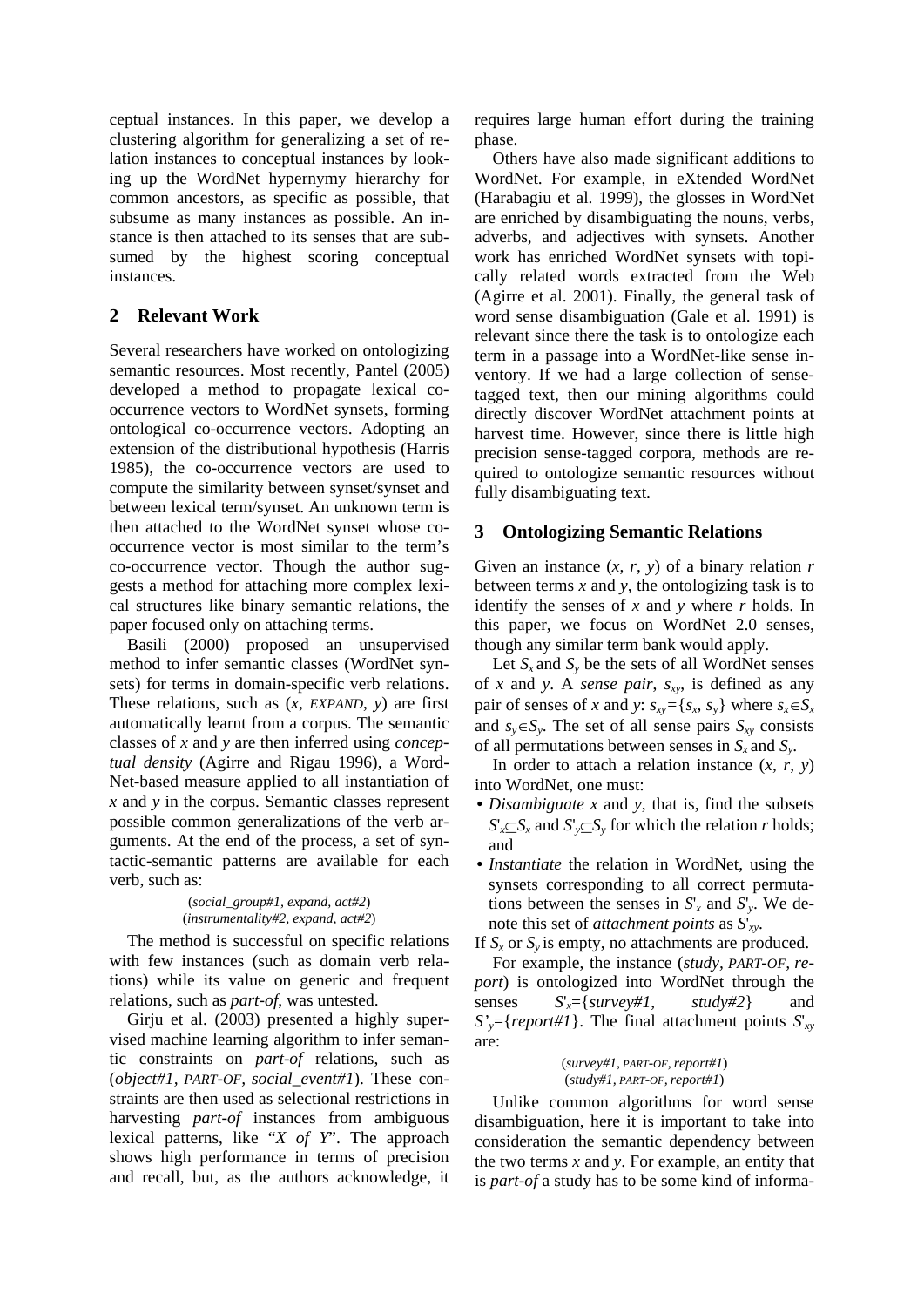tion. This knowledge about mutual selectional preference (the preferred semantic class that fills a certain relation role, as *x* or *y*) can be exploited to ontologize the instance.

In the following sections, we propose two algorithms for ontologizing binary semantic relations.

## **3.1 Method 1:** *Anchor Approach*

Given an instance  $(x, r, y)$ , this approach fixes the term *y*, called the *anchor*, and then disambiguates *x* by looking at all other terms that occur in the relation *r* with *y*. Based on the principle of distributional similarity (Harris 1985), the algorithm assumes that the words that occur in the same relation *r* with *y* will be more similar to the correct sense(s) of *x* than the incorrect ones. After disambiguating *x*, the process is then inverted with *x* as the anchor to disambiguate *y*.

In the first step, *y* is fixed and the algorithm retrieves the set of all other terms *X*' that occur in an instance  $(x^r, r, y), x^r \in X^{2}$ . For example, given the instance (*reflections, PART-OF, book*), and a resource containing the following relations:

> (*false allegations, PART-OF, book*) (*stories, PART-OF, book*) (*expert analysis, PART-OF, book*) (*conclusions, PART-OF, book*)

the resulting set *X*' would be: {*allegations*, *stories*, *analysis*, *conclusions*}.

All possible permutations,  $S_{xx}$ , between the senses of *x* and the senses of each term in *X*', called  $S_x$ , are computed. For each sense pair  ${s_x, s_{x'}} \in S_{xx}$ , a similarity score  $r(s_x, s_x)$  is calculated using WordNet:

$$
r(s_x, s_{x'}) = \frac{1}{d(s_x, s_{x'}) + 1} \times f(s_{x'})
$$

where the distance  $d(s_x, s_x)$  is the length of the shortest path connecting the two synsets in the hypernymy hierarchy of WordNet, and  $f(s_x)$  is the number of times sense  $s_{x}$  occurs in any of the instances of *X*'. Note that if no connection between two synsets exists, then  $r(s_x, s_x) = 0$ .

The overall sense score for each sense  $s_x$  of  $x$ is calculated as:

$$
r(s_x) = \sum_{s_x \in S_{x'}} r(s_x, s_{x'})
$$

Finally, the algorithm inverts the process by setting *x* as the anchor and computes  $r(s_y)$  for each sense of *y*. All possible permutations of senses are computed and scored by averaging  $r(s_x)$  and  $r(s_y)$ . Permutations scoring higher than a threshold  $\tau_1$  are selected as the attachment points in WordNet. We experimentally set  $\tau_1 = 0.02$ .

#### **3.2 Method 2:** *Clustering Approach*

The main idea of the clustering approach is to leverage the lexical behaviors of the two terms in an instance as a whole. The assumption is that the general meaning of the relation is derived from the combination of the two terms.

The algorithm is divided in two main phases. In the first phase, *semantic clusters* are built using the WordNet senses of all instances. A semantic cluster is defined by the set of instances that have a common semantic generalization. We denote the *conceptual instance* of the semantic cluster as the pair of WordNet synsets that represents this generalization. For example the following two *part-of* instances:

> (*second section, PART-OF, Los Angeles-area news*) (*Sandag study, PART-OF, report*)

are in a common cluster represented by the following conceptual instance:

[*writing#2, PART-OF, message#2*]

since *writing#2* is a hypernym of both *section* and *study*, and *message#2* is a hypernym of *news* and *report*<sup>3</sup>.

In the second phase, the algorithm attaches an instance into WordNet by using WordNet distance metrics and frequency scores to select the best cluster for each instance. A good cluster is one that:

- achieves a good trade-off between generality and specificity; and
- disambiguates among the senses of *x* and *y* using the other instances' senses as support.

For example, given the instance (*second section, PART-OF, Los Angeles-area news*) and the following conceptual instances:

> [*writing#2, PART-OF, message#2*] [*object#1, PART-OF, message#2*] [*writing#2, PART-OF, communication#2*] [*social\_group#1, PART-OF, broadcast#2*] [*organization#, PART-OF, message#2*]

the first conceptual instance should be scored highest since it is both not too generic nor too specific and is supported by the instance (*Sandag study, PART-OF, report*), i.e., the conceptual instance subsumes both instances. The second and

 <sup>2</sup> For semantic relations between complex terms, like (*expert analysis, PART-OF, book*), only the head noun of terms are recorded, like "*analysis*". As a future work, we plan to use the whole term if it is present in WordNet.

<sup>&</sup>lt;sup>3</sup> Again, here, we use the syntactic head of each term for generalization since we assume that it drives the meaning of the term itself.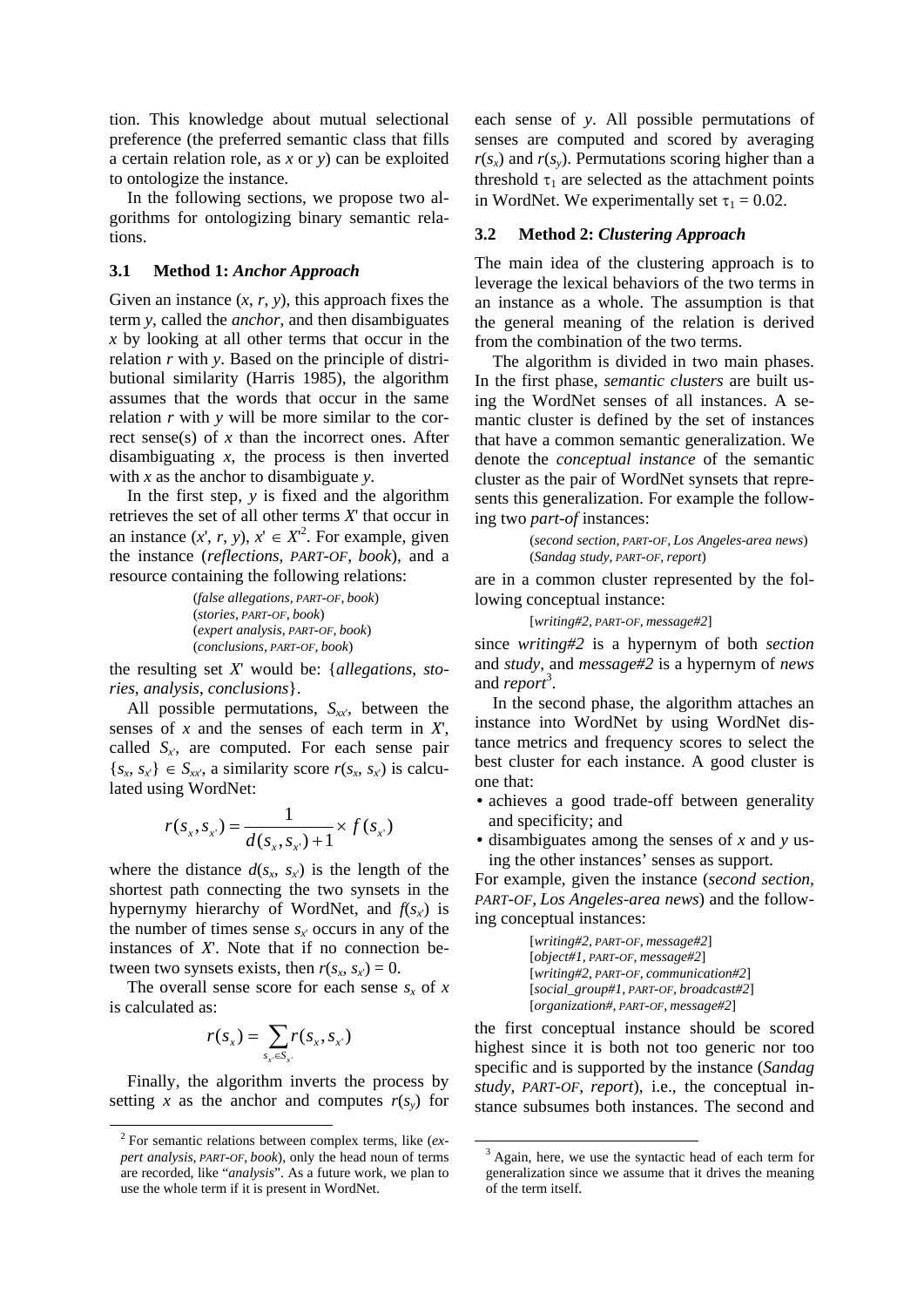the third conceptual instances should be scored lower since they are too generic, while the last two should be scored lower since the sense for *section* and *news* are not supported by other instances. The system then outputs, for each instance, the set of sense pairs that are subsumed by the highest scoring conceptual instance. In the previous example:

> (*section#1, PART-OF, news#1*) (*section#1, PART-OF, news#2*) (*section#1, PART-OF, news#3*)

are selected, as they are subsumed by [*writing#2, PART-OF, message#2*]. These sense pairs are then retained as *attachment points* into WordNet.

Below, we describe each phase in more detail.

#### **Phase 1: Cluster Building**

Given an instance  $(x, r, y)$ , all sense pair permutations  $s_{xy} = \{s_x, s_y\}$  are retrieved from WordNet. A set of *candidate conceptual instances*,  $C_{xy}$ , is formed for each instance from the permutation of each WordNet ancestor of  $s_x$  and  $s_y$ , following the hypernymy link, up to degree  $\tau_2$ .

Each candidate conceptual instance,  $c=\{c_i, c_v\}$ , is scored by its degree of generalization as follows:

$$
r(c) = \frac{1}{(n_x + 1) \times (n_y + 1)}
$$

where  $n_i$  is the number of hypernymy links needed to go from  $s_i$  to  $c_i$ , for  $i \in \{x, y\}$ .  $r(c)$ ranges from [0, 1] and is highest when little generalization is needed.

For example, the instance (*Sandag study, PART-OF, report*) produces 70 sense pairs since *study* has 10 senses and *report* has 7 senses. Assuming  $\tau_2=1$ , the instance sense (*survey#1*, *PART*-*OF, report#1*) has the following set of candidate conceptual instances:

| $C_{xy}$                                     | $n_{\rm v}$ | r(c) |
|----------------------------------------------|-------------|------|
| $(surve \#I, PART-OF, report \#I)$           |             |      |
| $(surve \#1, PART-OF, document \#1)$         |             | 0.5  |
| $(examination#1, PART-OF, report#1)$         |             | 0.5  |
| $\vert$ (examination#1, PART-OF, document#1) |             |      |

Finally, each candidate conceptual instance *c* forms a cluster of all instances  $(x, r, y)$  that have some sense pair  $s_x$  and  $s_y$  as hyponyms of *c*. Note also that candidate conceptual instances may be subsumed by other candidate conceptual instances. Let  $G_c$  refer to the set of all candidate conceptual instances subsumed by candidate conceptual instance *c*.

Intuitively, better candidate conceptual instances are those that subsume both many instances and other candidate conceptual instances, but at the same time that have the least distance from subsumed instances. We capture this intuition with the following score of *c*:

$$
score(c) = \frac{\sum_{g \in G_c} r(g)}{|G_c|} \times \log |I_c| \times \log |G_c|
$$

where  $I_c$  is the set of instances subsumed by  $c$ . We experimented with different variations of this score and found that it is important to put more weight on the distance between subsumed conceptual instances than the actual number of subsumed instances. Without the *log* terms, the highest scoring conceptual instances are too generic (i.e., they are too high up in the ontology).

## **Phase 2: Attachment Points Selection**

In this phase, we utilize the conceptual instances of the previous phase to attach each instance  $(x, r, y)$  into WordNet.

At the end of Phase 1, an instance can be clustered in different conceptual instances. In order to select an attachment, the algorithm selects the sense pair of *x* and *y* that is subsumed by the highest scoring candidate conceptual instance. It and all other sense pairs that are subsumed by this conceptual instance are then retained as the final attachment points.

As a side effect, a final set of conceptual instances is obtained by deleting from each candidate those instances that are subsumed by a higher scoring conceptual instance. Remaining conceptual instances are then re-scored using  $score(c)$ . The final set of conceptual instances thus contains unambiguous sense pairs.

### **4 Experimental Results**

In this section we provide an empirical evaluation of our two algorithms.

#### **4.1 Experimental Setup**

Researchers have developed many algorithms for harvesting semantic relations from corpora and the Web. For the purposes of this paper, we may choose any one of them and manually validate its mined relations. We choose *Espresso<sup>4</sup>* , a generalpurpose, broad, and accurate corpus harvesting algorithm requiring minimal supervision. Adopt-

 <sup>4</sup> Reference suppressed – the paper introducing *Espresso* has also been submitted to COLING/ACL 2006.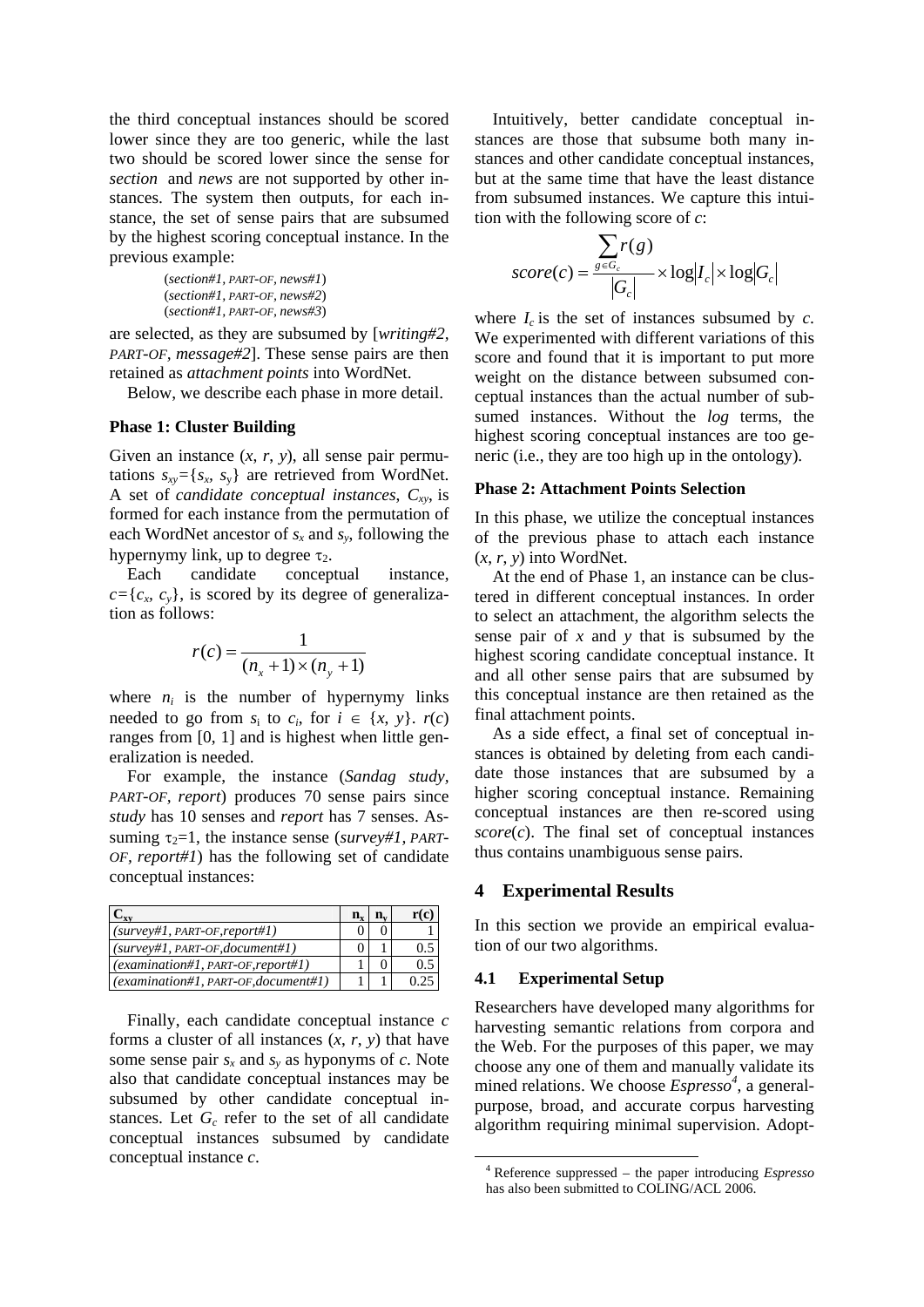| <b>SYSTEM</b> | <b>PRECISION</b> | <b>RECALL</b> | F-SCORE  |
|---------------|------------------|---------------|----------|
| BL.           | 54.0%            | 31.3%         | 39.6%    |
| AN            | 40.7%            | 47.3%         | 43.8%    |
| CL.           | 57.4%            | 49.6%         | $53.2\%$ |

**Table 1.** System precision, recall and *F*-score on the *part-of* relation.

ing a bootstrapping approach, *Espresso* takes as input a few seed instances of a particular relation and iteratively learns surface patterns to extract more instances.

## **Test Sets**

We experiment with two relations: *part-of* and *causation*. The *causation* relation occurs when an entity produces an effect or is responsible for events or results, for example (*virus, CAUSE, influenza*) and (*burning fuel, CAUSE, pollution*). We manually built five seed relation instances for both relations and apply *Espresso* to a dataset consisting of a sample of articles from the Aquaint (TREC-9) newswire text collection. The sample consists of 55.7 million words extracted from the Los Angeles Times data files. *Espresso* extracted 1,468 *part-of* instances and 1,129 *causation* instances. We manually validated the output and randomly selected 200 correct relation instances of each relation for ontologizing into WordNet 2.0.

#### **Gold Standard**

We manually built a gold standard of all correct attachments of the test sets in WordNet. For each relation instance  $(x, r, y)$ , two human annotators selected from all sense permutations of *x* and *y* the correct attachment points in WordNet. For example, for (*synthetic material, PART-OF, filter*), the judges selected the following attachment points: (*synthetic material#1, PART-OF, filter#1*) and (*synthetic material#1, PART-OF, filter#2*). The kappa statistic (Siegel and Castellan Jr. 1988) on the two relations together was  $K = 0.73$ .

## **Systems**

The following three systems are evaluated:

- **BL**: the baseline system that attaches each relation instance to the first (most common) WordNet sense of both terms;
- **AN**: the *anchor approach* described in Section 3.1.
- **CL**: the *clustering approach* described in Section 3.2.

| <b>SYSTEM</b> | <b>PRECISION</b> | <b>RECALL</b> | F-SCORE  |
|---------------|------------------|---------------|----------|
| BL            | 45.0%            | 25.0%         | 32.1%    |
| AN            | 41.7%            | 32.4%         | $36.5\%$ |
| CL.           | 40.0%            | 32.6%         | 35.9%    |

**Table 2.** System precision, recall and *F*-score on the *causation* relation.

### **4.2 Precision, Recall and** *F***-score**

For both the *part-of* and *causation* relations, we apply the three systems described above and compare their attachment performance using precision, recall, and *F*-score. Using the manually built gold standard, the precision of a system on a given relation instance is measured as the percentage of correct attachments and recall is measured as the percentage of correct attachments retrieved by the system. Overall system precision and recall are then computed by averaging the precision and recall of each relation instance.

Table 1 and Table 2 report the results on the *part-of* and *causation* relations. We experimentally set the CL generalization parameter  $\tau_2$  to 5 and the  $\tau_1$  parameter for AN to 0.02.

#### **4.3 Discussion**

For both relations, CL and AN outperform the baseline in overall *F*-score. For *part-of*, Table 1 shows that CL outperforms BL by 13.6% in *F*score and AN by 9.4%. For *causation*, Table 2 shows that AN outperforms BL by 4.4% on *F*score and CL by 0.6%.

The good results of the CL method on the *part-of* relation suggest that instances of this relation are particularly amenable to be clustered. The generality of the *part-of* relation in fact allows the creation of fairly natural clusters, corresponding to different sub-types of *part-of*, as those proposed in (Winston 1983). The *causation*  relation, however, being more difficult to define at a semantic level (Girju 2003), is less easy to cluster and thus to disambiguate.

Both CL and AN have better recall than BL, but precision results vary with CL beating BL only on the *part-of* relation. Overall, the system performances suggest that ontologizing semantic relations into WordNet is in general not easy.

The better results of CL and AN with respect to BL suggest that the use of comparative semantic analysis among corpus instances is a good way to carry out disambiguation. Yet, the BL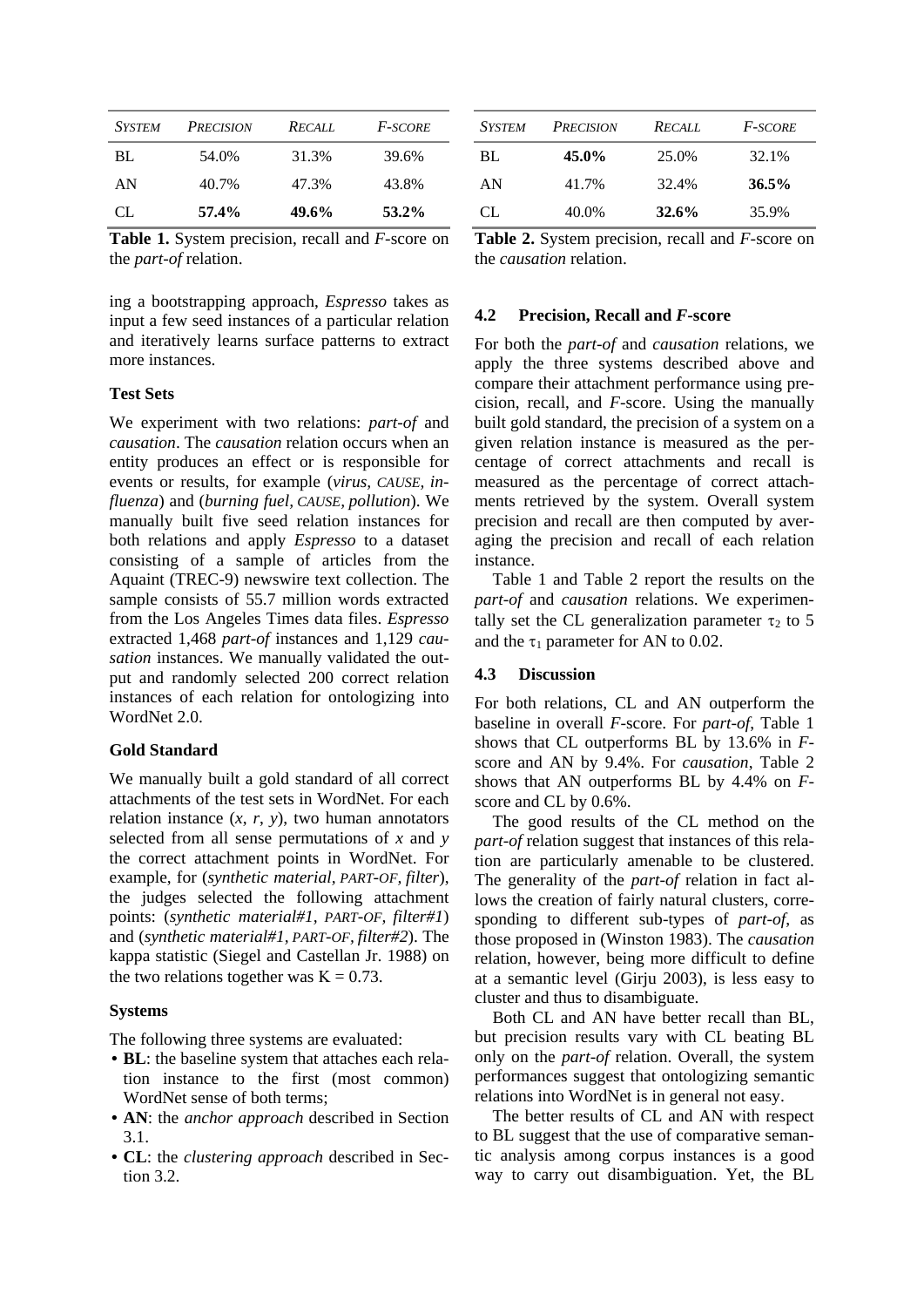method shows surprisingly good results. This indicates that also a simple method based on word sense usage in language can be valuable. An interesting avenue of future work is to better combine these two different views in a single system.

The low recall results for CL are mostly attributed to the fact that in Phase 2 only the best scoring cluster is retained for each instance. This means that instances with multiple senses that do not have a common generalization are not captured. For example the *part-of* instance (*wings, PART-OF, chicken*) should cluster both in [*body\_part#1, PART-OF, animal#1*] and [*body\_part#1, PART-OF, food#2*], but only the best scoring one is retained.

# **5 Conceptual Instances: Other Uses**

Our *clustering approach* from Section 3.2 is enabled by learning conceptual instances – relations between mid-level ontological concepts. Beyond the ontologizing task, conceptual instances may be useful for several other tasks. In this section, we discuss some of these opportunities and present small qualitative evaluations.

Conceptual instances represent common semantic generalizations of a particular relation. For example, below are two possible conceptual instances for the *part-of* relation:

> [*person#1, PART-OF, organization#1*] [*act#1, PART-OF, plan#1*]

The first conceptual instance in the example subsumes all the *part-of* instances in which one or more persons are part of an organization, such as:

> (*president Brown, PART-OF, executive council*) (*representatives, PART-OF, organization*) (*students, PART-OF, orchestra*) (*players, PART-OF, Metro League*)

Below, we present three possible ways of exploiting these conceptual instances.

# **Support to Relation Extraction Tools**

Conceptual instances may be used to support relation extraction algorithms such as *Espresso*.

Most minimally supervised harvesting algorithm do not exploit *generic patterns*, i.e. those patterns with high recall but low precision, since they cannot separate correct and incorrect relation instances. For example, the pattern "*X of Y*" extracts many correct relation instances like "*wheel of the car*" but also many incorrect ones like "*house of representatives*".

Girju et al. (2003) described a highly supervised algorithm for learning semantic constraints on *generic patterns*, leading to a very significant increase in system recall without deteriorating precision. Conceptual instances can be used to automatically learn such semantic constraints by acting as a filter for generic patterns, retaining only those instances that are subsumed by high scoring conceptual instances. Effectively, conceptual instances are used as *selectional restrictions* for the relation. For example, our system discards the following incorrect instances:

> (*week, CAUSE, coalition*) (*demeanor, CAUSE, vacuum*)

as they are both part of the very low scoring conceptual instance [*abstraction#6, CAUSE, state#1*].

# **Ontology Learning from Text**

Each conceptual instance can be viewed as a formal specification of the relation at hand. For example, Winston (1983) manually identified six sub-types of the *part-of* relation: *membercollection, component-integral object, portionmass, stuff-object, feature-activity* and *placearea*. Such classifications are useful in applications and tasks where a semantically rich organization of knowledge is required. Conceptual instances can be viewed as an automatic derivation of such a classification based on corpus usage. Moreover, conceptual instances can be used to improve the ontology learning process itself. For example, our *clustering approach* can be seen as an *inductive* step producing conceptual instances that are then used in a *deductive* step to learn new instances. An algorithm could iterate between the induction/deduction cycle until no new relation instances and conceptual instances can be inferred.

# **Word Sense Disambiguation**

Word Sense Disambiguation (WSD) systems can exploit the selectional restrictions identified by conceptual instances to disambiguate ambiguous terms occurring in particular contexts. For example, given the sentence:

*"the board is composed by members of different countries"* 

and a harvesting algorithm that extracts the *partof* relation (*members, PART-OF, board*), the system could infer the correct senses for *board* and *members* by looking at their closest conceptual instance. In our system, we would infer the attachment (*member#1, PART-OF, board#1*) since it is part of the highest scoring conceptual instance [*person#1, PART-OF, organization#1*].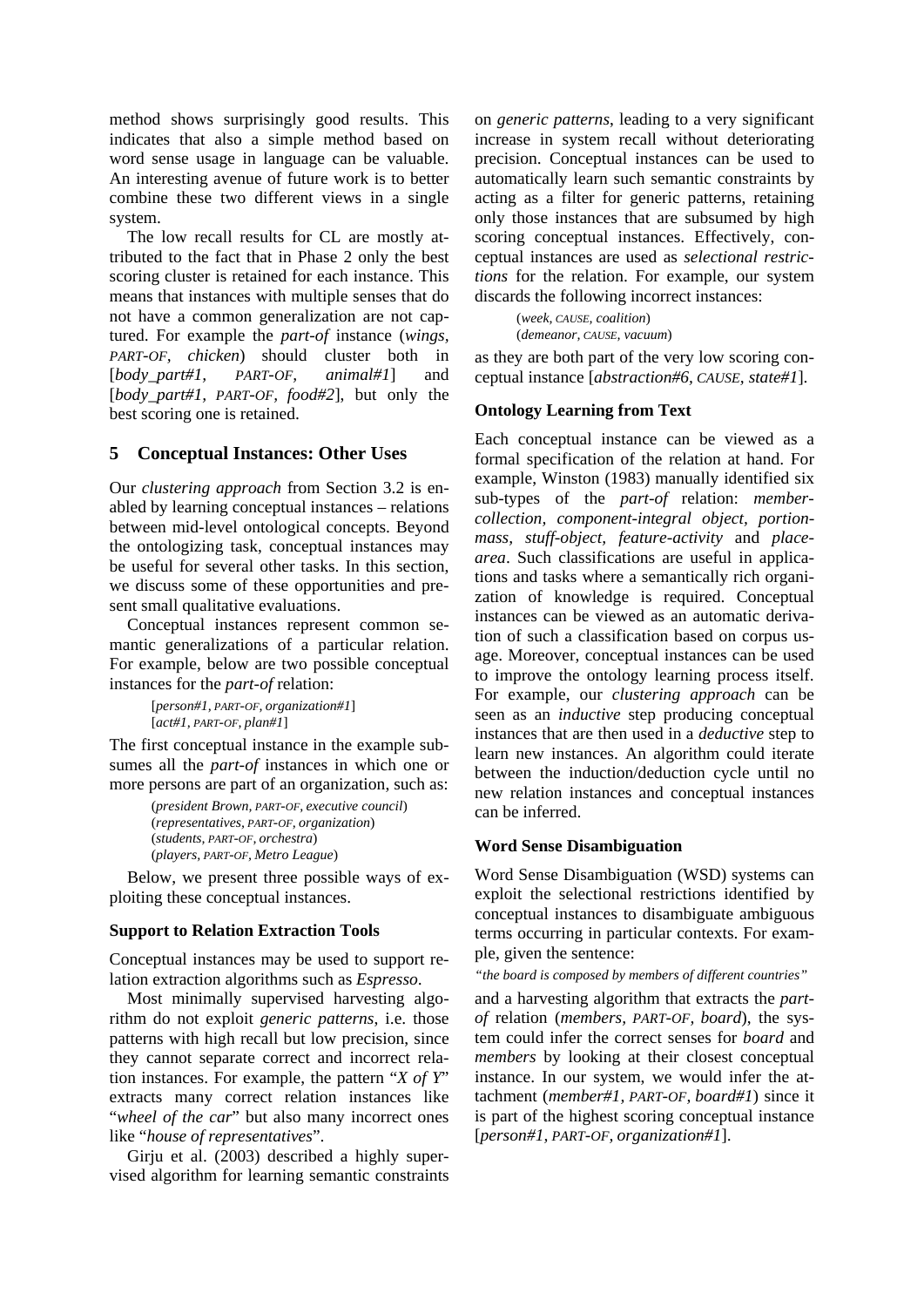| CONCEPTUAL INSTANCE                   | <b>SCORE</b> | # INSTANCES | <b>INSTANCES</b>                                                                                                                                                                          |
|---------------------------------------|--------------|-------------|-------------------------------------------------------------------------------------------------------------------------------------------------------------------------------------------|
| $[multitude #3, PART-OF, group #1]$   | 2.04         | 10          | (ordinary people, PART-OF, Democratic Revolutionary Party)<br>(unlicensed people, PART-OF, underground economy)<br>(young people, PART-OF, commission)<br>(air mass, PART-OF, cold front) |
| $[person#1, PART-OF, organization#1]$ | 1.71         | 43          | (foreign ministers, PART-OF, council)<br>(students, PART-OF, orchestra)<br>(socialists, PART-OF, Iraqi National Joint Action Committee)<br>(players, PART-OF, Metro League)               |
| $[act \#2, PART-OF, plan \#1]$        | 1.60         | 16          | (major concessions, PART-OF, new plan)<br>(attacks, PART-OF, coordinated terrorist plan)<br>(visit, PART-OF, exchange program)<br>(survey, PART-OF, project)                              |
| [communication#2, PART-OF, book#1]    | 1.14         | 10          | (hints, PART-OF, booklet)<br>(soup recipes, PART-OF, book)<br>(information, PART-OF, instruction manual)<br>(extensive expert analysis, PART-OF, book)                                    |
| [compound#2, PART-OF, waste#1]        | 0.57         | 3           | (salts, PART-OF, powdery white waste)<br>(lime, PART-OF, powdery white waste)<br>(resin, PART-OF, waste)                                                                                  |

**Table 3.** Sample of the highest scoring conceptual instances learned for the *part-of* relation. For each conceptual instance, we report the  $score(c)$ , the number of instances, and some example instances.

## **5.1 Qualitative Evaluation**

Table 3 and Table 4 list samples of the highest ranking conceptual instances obtained by our system for the *part-of* and *causation* relations. Below we provide a small evaluation to verify:

- the *correctness* of the conceptual instances. Incorrect conceptual instances such as [*attribute#2, CAUSE, state#4*], discovered by our system, can impede WSD and extraction tools where precise selectional restrictions are needed; and
- the *accuracy* of the conceptual instances. Sometimes, an instance is incorrectly attached to a correct conceptual instance. For example, the instance (*air mass, PART-OF, cold front*) is incorrectly clustered in [*group#1, PART-OF, multitude#3*] since *mass* and *front* both have a sense that is descendant of *group#1* and *multitude#3*. However, these are not the correct senses of *mass* and *front* for which the *part-of* relation holds.

For evaluating *correctness,* we manually verify how many correct conceptual instances are produced by Phase 2 of the clustering approach described in Section 3.2. The claim is that a *correct* conceptual instance is one for which the relation holds for all possible subsumed senses. For example, the conceptual instance [*group#1, PART-OF, multitude#3*] is correct, as the relation holds for every semantic subsumption of the two senses. An example of an incorrect conceptual instance is [*state#4, CAUSE, abstraction#6*] since it subsumes the incorrect instance (*audience*, *CAUSE*, *new context*)*.* A manual evaluation of the highest scoring 200 conceptual instances, generated on our test sets described in Section 4.1,

showed 82% correctness for the *part-of* relation and 86% for *causation*.

For estimating the overall clustering *accuracy*, we evaluated the number of correctly clustered instances in each conceptual instance. For example, the instance (*business people, PART-OF, committee*) is correctly clustered in [*multitude#3, PART-OF, group#1*] and the instance (*law, PART-OF, constitutional pitfalls*) is incorrectly clustered in [*group#1, PART-OF, artifact#1*]. We estimated the overall accuracy by manually judging the instances attached to 10 randomly sampled conceptual instances. The accuracy for *part-of* is 84% and for *causation* it is 76.6%.

# **6 Conclusions**

In this paper, we proposed two algorithms for automatically ontologizing binary semantic relations into WordNet: an *anchoring approach* and a *clustering approach*. Experiments on the *partof* and *causation* relations showed promising results. Both algorithms outperformed the baseline on *F*-score. Our best results were on the *part-of* relation where the *clustering approach* achieved 13.6% higher *F*-score than the baseline.

The induction of conceptual instances has opened the way for many avenues of future work. We intend to pursue the ideas presented in Section 5 for using conceptual instances to: i) support knowledge acquisition tools by learning semantic constraints on extracting patterns; ii) support ontology learning from text; and iii) improve word sense disambiguation through selectional restrictions. Also, we will try different similarity score functions for both the clustering and the anchor approaches, as those surveyed in Corley and Mihalcea (2005).